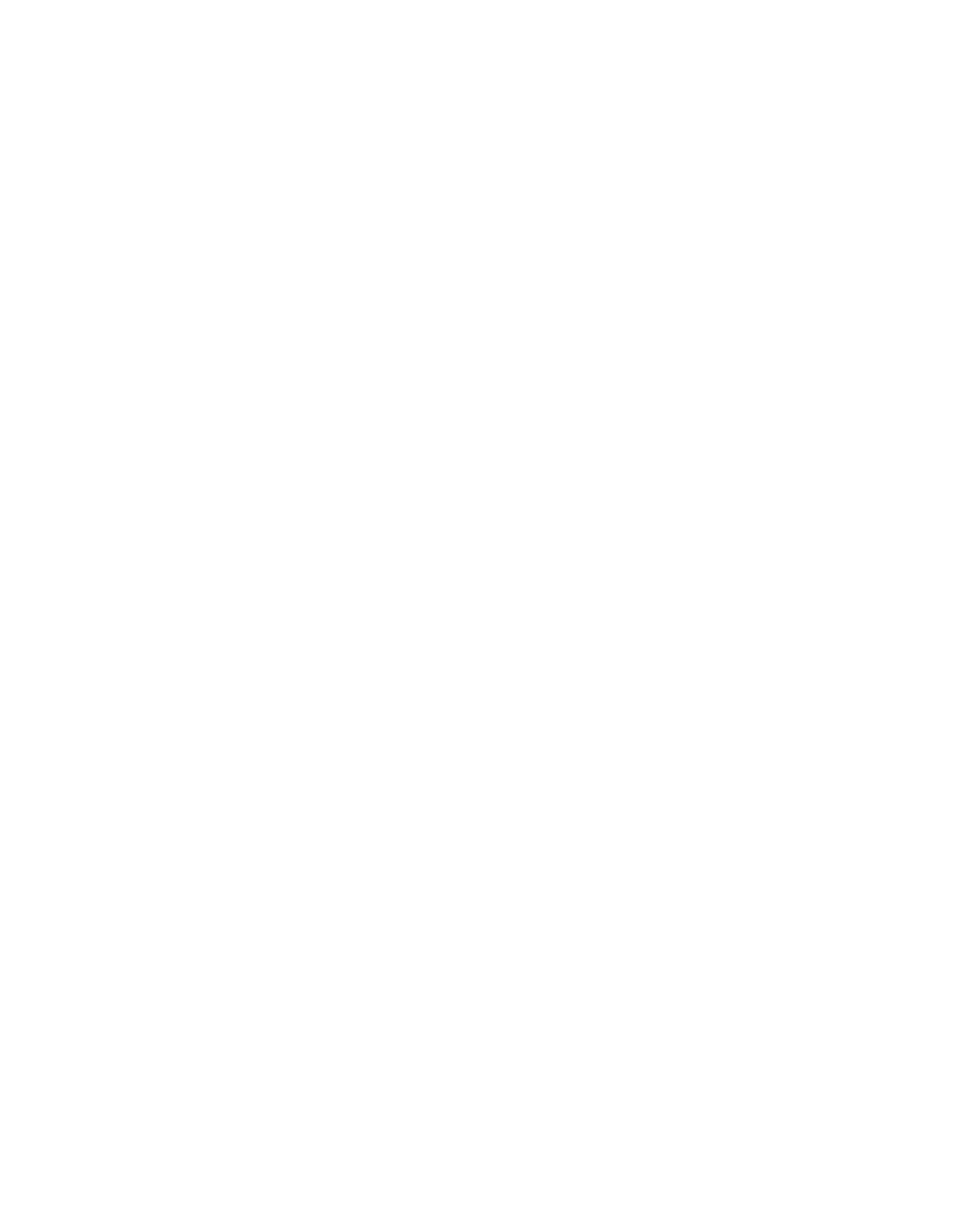# **Women Waging Peace**

*You can't end wars simply by declaring peace. "Inclusive security" rests on the principle that fundamental social changes are necessary to prevent renewed hostilities. Women have proven time and again their unique ability to bridge seemingly insurmountable divides. So why aren't they at the negotiating table?* **| By Swanee Hunt and Cristina Posa**

**Allowing men who plan wars to plan<br>peace is a bad habit. But interna-<br>tional negotiators and policymakers<br>can break that habit by including<br>peace promoters, not just warriors, at the negotiat-<br>ing table. More often than n** peace is a bad habit. But international negotiators and policymakers can break that habit by including peace promoters, not just warriors, at the negotiating table. More often than not, those peace promoters are women. Certainly, some extraordinary men have changed the course of history with their peacemaking; likewise, a few belligerent women have made it to the top of the political ladder or, at the grass-roots level, have taken the roles of suicide bombers or soldiers. Exceptions aside, however, women are often the most powerful voices for moderation in times of conflict. While most men come to the negotiating table directly from the war room and battlefield, women usually arrive straight out of civil activism and—take a deep breath—family care.

Yet, traditional thinking about war and peace either ignores women or regards them as victims. This oversight costs the world dearly. The wars of

*Swanee Hunt is director of the Women in Public Policy Program at Harvard University's John F. Kennedy School of Government. As the United States' ambassador to Austria (1993-97), she founded the "Vital Voices: Women in Democracy" initiative. Cristina Posa, a former judicial clerk at the United Nations International Criminal Tribunal for the former Yugoslavia, is an attorney at Cleary, Gottlieb, Steen & Hamilton in New York.*

the last decade have gripped the public conscience largely because civilians were not merely caught in the crossfire; they were targeted, deliberately and brutally, by military strategists. Just as warfare has become "inclusive"—with civilian deaths more common than soldiers'—so too must our approach toward ending conflict. Today, the goal is not simply the absence of war, but the creation of sustainable peace by fostering fundamental societal changes. In this respect, the United States and other countries could take a lesson from Canada, whose innovative "human security" initiative—by making human beings and their communities, rather than states, its point of reference—focuses on safety and protection, particularly of the most vulnerable segments of a population.

The concept of "inclusive security," a diverse, citizen-driven approach to global stability, emphasizes women's agency, not their vulnerability. Rather than motivated by gender fairness, this concept is driven by efficiency: Women are crucial to inclusive security since they are often at the center of nongovernmental organizations (ngos), popular protests, electoral referendums, and other citizen-empowering movements whose influence has grown with the global spread of democracy. An inclusive security approach expands the array of tools available to police, military, and diplomatic structures by adding collaboration with local efforts to achieve peace. Every effort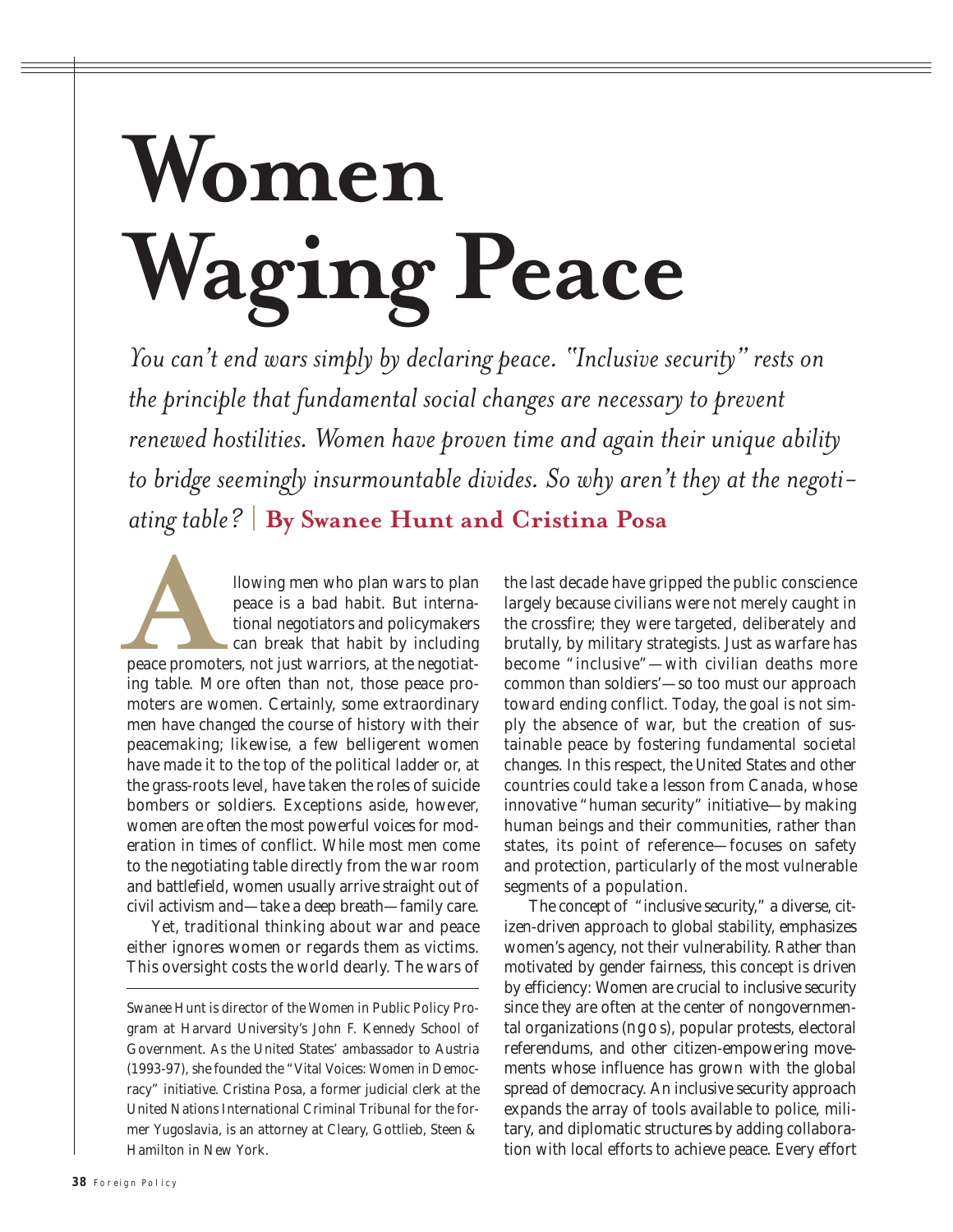

to bridge divides, even if unsuccessful, has value, both in lessons learned and links to be built on later. Local actors with crucial experience resolving conflicts, organizing political movements, managing relief efforts, or working with military forces bring that experience into ongoing peace processes.

International organizations are slowly recognizing the indispensable role that women play in preventing war and sustaining peace. On October 31, 2000, the United Nations Security Council issued Resolution 1325 urging the secretary-general to expand the role of women in U.N. field-based operations, especially among military observers, civilian police, human rights workers, and humanitarian personnel. The Organization for Security and Co-operation in Europe (osce) is working to move women off the gender sidelines and into the everyday activities of the organization—particularly in the Office for Democratic Institutions and Human Rights, which has been useful in monitoring elections and human rights throughout Europe and the

**The Weaker Sex...** During a peace march to a village in western Chechnya that was the scene of an alleged and  $\mathbf{F}$ **massacre, mothers of Russian soldiers confront Russian troops.** 

> former Soviet Union. Last November, the European Parliament passed a hard-hitting resolution calling on European Union members (and the European Commission and Council) to promote the equal participation of women in diplomatic conflict resolution; to ensure that women fill at least 40 percent of all reconciliation, peacekeeping, peace-enforcement, peacebuilding, and conflict-prevention posts; and to support the creation and strengthening of ngos (including women's organizations) that focus on conflict prevention, peace building, and post-conflict reconstruction.

> But such strides by international organizations have done little to correct the deplorable extent to which local women have been relegated to the margins of police, military, and diplomatic efforts. Consider that Bosnian women were not invited to participate in the Dayton talks, which ended the war in Bosnia, even though during the conflict 40 women's associations remained organized and active across ethnic lines. Not surprisingly, this exclusion has subsequently char-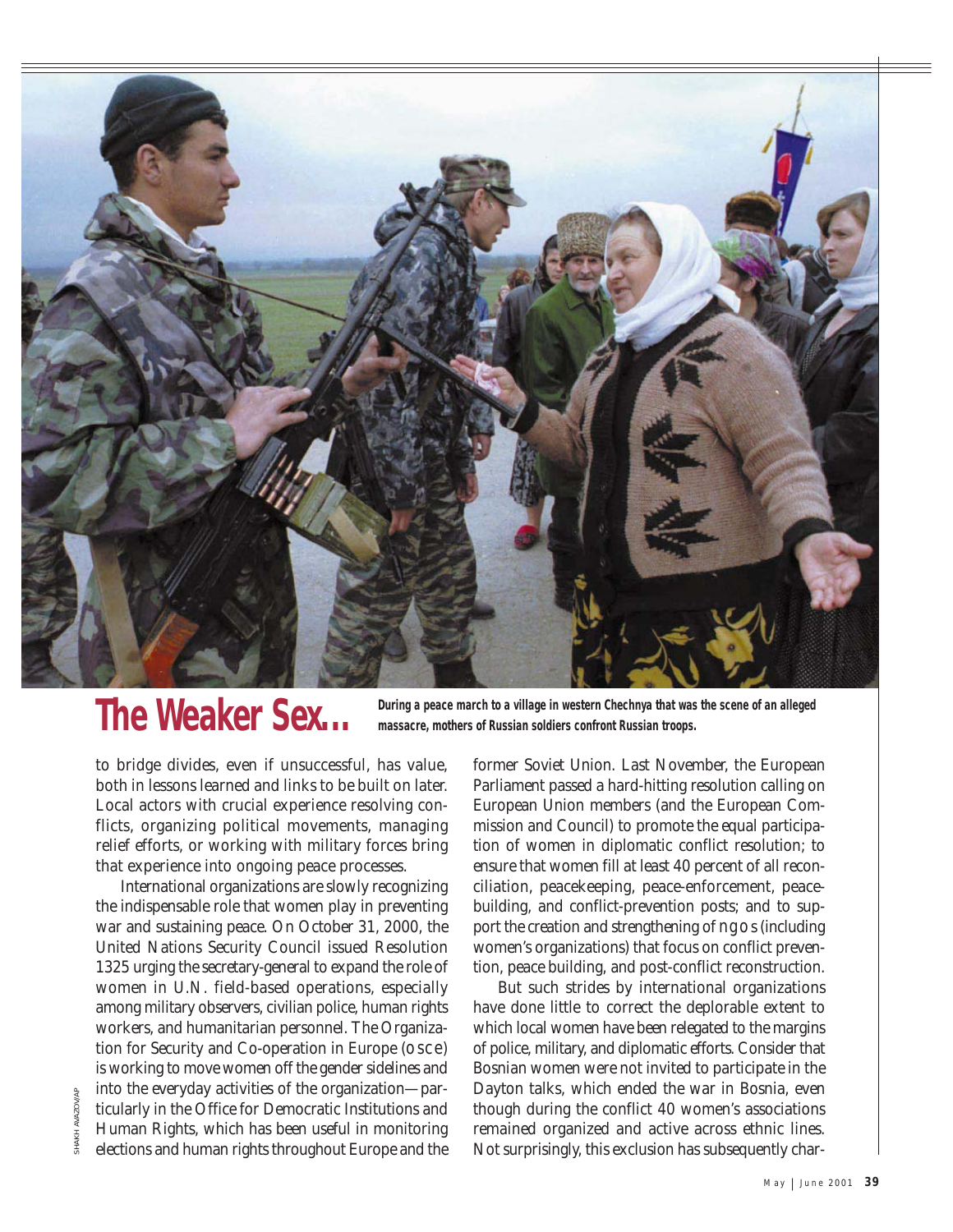## **Women Should Be Seen but Not Heard...**





**Clockwise: A Chilean woman speaks out against former dictator Augusto Pinochet; Indonesian women call for peace as they protest the parliamentary committee investigating President Abdurrahman Wahid for alleged corruption; Japanese activists demand the withdrawl of U.S. Marines from Japan.** 

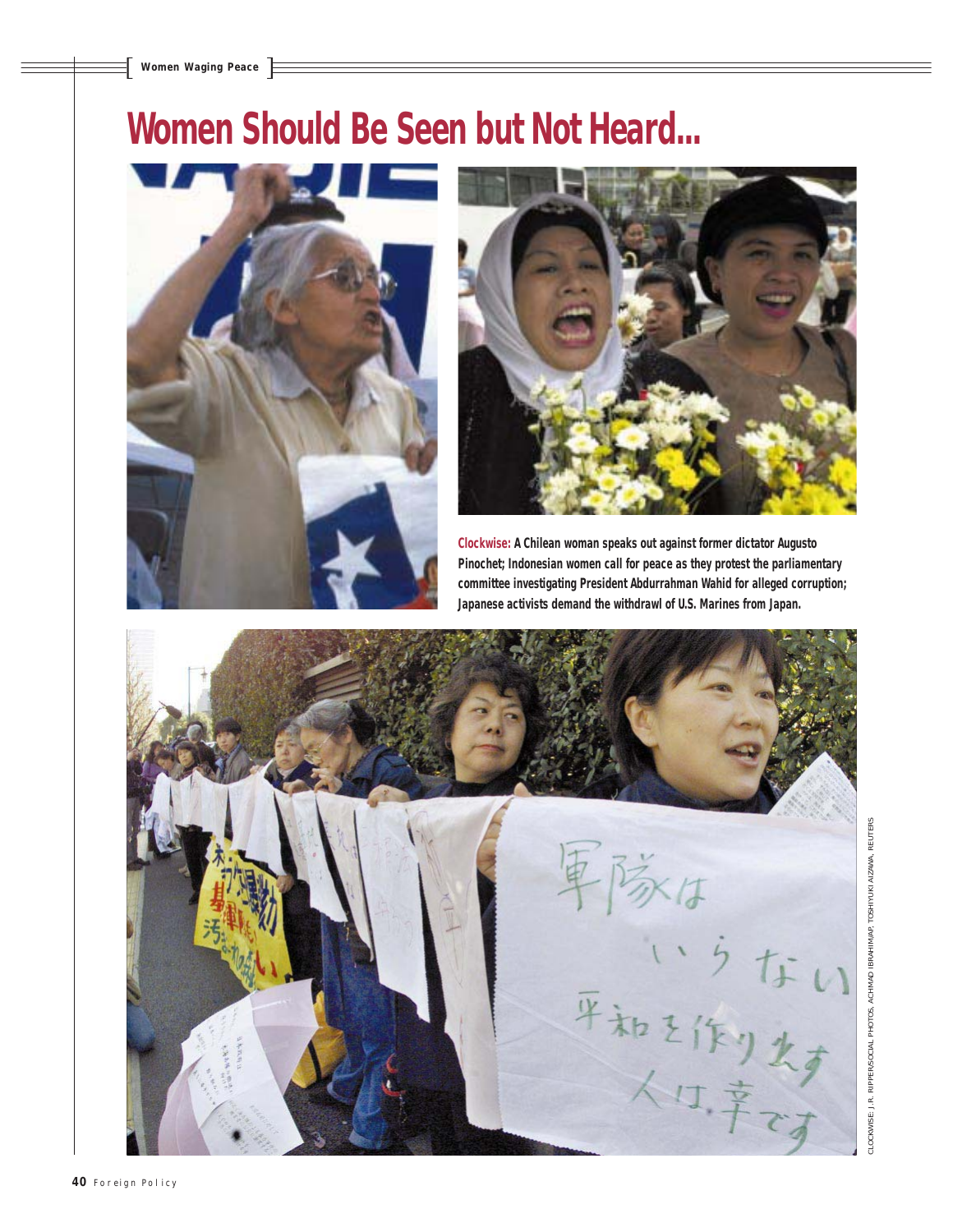acterized—and undermined—the implementation of the Dayton accord. During a 1997 trip to Bosnia, U.S. President Bill Clinton, Secretary of State Madeleine Albright, and National Security Advisor Samuel Berger had a miserable meeting with intransigent politicians elected under the ethnic-based requirements of Dayton. During the same period, First Lady Hillary Rodham Clinton engaged a dozen women from across the country who shared story after story of their courageous and remarkably effective work to restore their communities. At the end of the day, a grim Berger faced the press, offering no encouraging word from the meetings with the political dinosaurs. The first lady's meeting with the energetic women activists was never mentioned.

We can ignore women's work as peacemakers, or we can harness its full force across a wide range of activities relevant to the security sphere: bridging the divide between groups in conflict, influencing local security forces, collaborating with international organizations, and seeking political office.

in October 2000 to the Security Council, "For generations, women have served as peace educators, both in their families and in their societies. They have proved instrumental in building bridges rather than walls." Women have been able to bridge the divide even in situations where leaders have deemed conflict resolution futile in the face of so-called intractable ethnic hatreds. Striking examples of women making the impossible possible come from Sudan, a country splintered by decades of civil war. In the south, women working together in the New Sudan Council of Churches conducted their own version of shuttle diplomacy—perhaps without the

**Ironically, women's status as second-class citizens is a source of empowerment, since it has made women adept at finding innovative ways to cope with problems.**

#### **BRIDGING THE DIVIDE**

The idea of women as peacemakers is not political correctness run amok. Social science research supports the stereotype of women as generally more collaborative than men and thus more inclined toward consensus and compromise. Ironically, women's status as second-class citizens is a source of empowerment, since it has made women adept at finding innovative ways to cope with problems. Because women are not ensconced within the mainstream, those in power consider them less threatening, allowing women to work unimpeded and "below the radar screen." Since they usually have not been behind a rifle, women, in contrast to men, have less psychological distance to reach across a conflict line. (They are also more accepted on the "other side," because it is assumed that they did not do any of the actual killing.) Women often choose an identity, notably that of mothers, that cuts across international borders and ethnic enclaves. Given their roles as family nurturers, women have a huge investment in the stability of their communities. And since women know their communities, they can predict the acceptance of peace initiatives, as well as broker agreements in their own neighborhoods.

As U.N. Secretary-General Kofi Annan remarked

panache of jetting between capitals—and organized the Wunlit tribal summit in February 1999 to bring an end to bloody hostilities between the Dinka and Nuer peoples. As a result, the Wunlit Covenant guaranteed peace between the Dinka and the Nuer, who agreed to share rights to water, fishing, and grazing land, which had been key points of disagreement. The covenant also returned prisoners and guaranteed freedom of movement for members of both tribes.

On another continent, women have bridged the seemingly insurmountable differences between India and Pakistan by organizing huge rallies to unite citizens from both countries. Since 1994, the Pakistan-India People's Forum for Peace and Democracy has worked to overcome the hysterics of the nationalist media and jingoistic governing elites by holding annual conventions where Indians and Pakistanis can affirm their shared histories, forge networks, and act together on specific initiatives. In 1995, for instance, activists joined forces on behalf of fishers and their children who were languishing in each side's jails because they had strayed across maritime boundaries. As a result, the adversarial governments released the prisoners and their boats.

In addition to laying the foundation for broader accords by tackling the smaller, everyday problems that keep people apart, women have also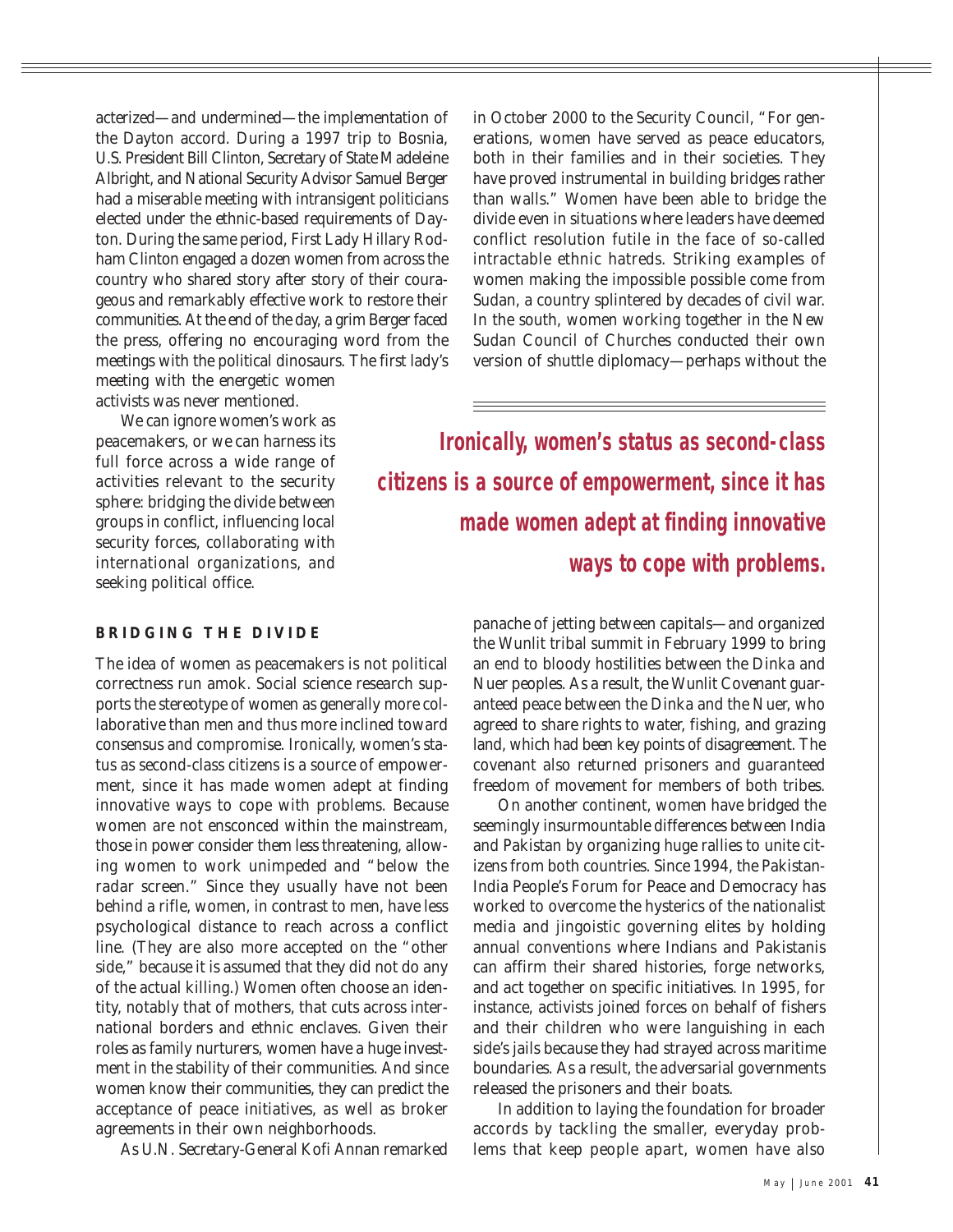taken the initiative in drafting principles for comprehensive settlements. The platform of Jerusalem Link, a federation of Palestinian and Israeli women's groups, served as a blueprint for negotiations over the final status of Jerusalem during the Oslo process. Former President Clinton, the week of the failed Camp David talks in July 2000, remarked simply, "If we'd had women at Camp David, we'd have an agreement."

Sometimes conflict resolution requires unshackling the media. Journalists can nourish a fair and tolerant vision of society or feed the public poisonous, one-sided, and untruthful accounts of the "news"

**Nelson Mandela suggested at last summer's Arusha peace talks that if Burundian men began fighting again, their women should withhold "conjugal rights" (like cooking, he added).**

that stimulate violent conflict. Supreme Allied Commander of Europe Wesley Clark understood as much when he ordered nato to bomb transmitters in Kosovo to prevent the Milosevic media machine from spewing ever more inflammatory rhetoric. One of the founders of the independent Kosovo radio station RTV-21 realized that there were "many instances of male colleagues reporting with anger, which served to raise the tensions rather than lower them." As a result, RTV-21 now runs workshops in radio, print, and tv journalism to cultivate a core of female journalists with a noninflammatory style. The osce and the bbc, which train promising local journalists in Kosovo and Bosnia, would do well to seek out women, who generally bring with them a reputation for moderation in unstable situations.

#### **INFLUENCING SECURITY FORCES**

The influence of women on warriors dates back to the ancient Greek play *Lysistrata*. Borrowing from that play's story, former South African President Nelson Mandela suggested at last summer's Arusha peace talks on the conflict in Burundi that if Burundian men began fighting again, their women should withhold "conjugal rights" (like cooking, he added).

Women can also act as a valuable interface between their countries' security forces (police and military) and the public, especially in cases when rapid response is necessary to head off violence. Women in Northern Ireland, for example, have helped calm the often deadly "marching season" by facilitating mediations between Protestant unionists and Catholic nationalists. The women bring together key members of each community, many of whom are released prisoners, as mediators to calm tensions. This circle of mediators works with local police throughout the marching season, meeting quietly and maintaining contacts on a 24-hour basis. This

> intervention provides a powerful extension of the limited tools of the local police and security forces.

> Likewise, an early goal of the Sudanese Women's Voice for Peace was to meet and talk with the military leaders of the various rebel armies. These contacts secured women's access to areas controlled by the revolutionary movements, a critical variable in the success or failure of humanitarian efforts in

war zones. Women have also worked with the military to search for missing people, a common element in the cycle of violence. In Colombia, for example, women were so persistent in their demands for information regarding 150 people abducted from a church in 1999 that the army eventually gave them space on a military base for an information and strategy center. The military worked alongside the women and their families trying to track down the missing people. In short, through moral suasion, local women often have influence where outsiders, such as international humans rights agencies, do not.

That influence may have allowed a female investigative reporter like Maria Cristina Caballero to go where a man could not go, venturing on horseback alone, eight hours into the jungle to tape a four-hour interview with the head of the paramilitary forces in Colombia. She also interviewed another guerilla leader and published an award-winning comparison of the transcripts, showing where the two mortal enemies shared the same vision. "This [was] bigger than a story," she later said, "this [was] hope for peace." Risking their lives to move back and forth across the divide, women like Caballero perform work that is just as important for regional stabilization as the grandest Plan Colombia.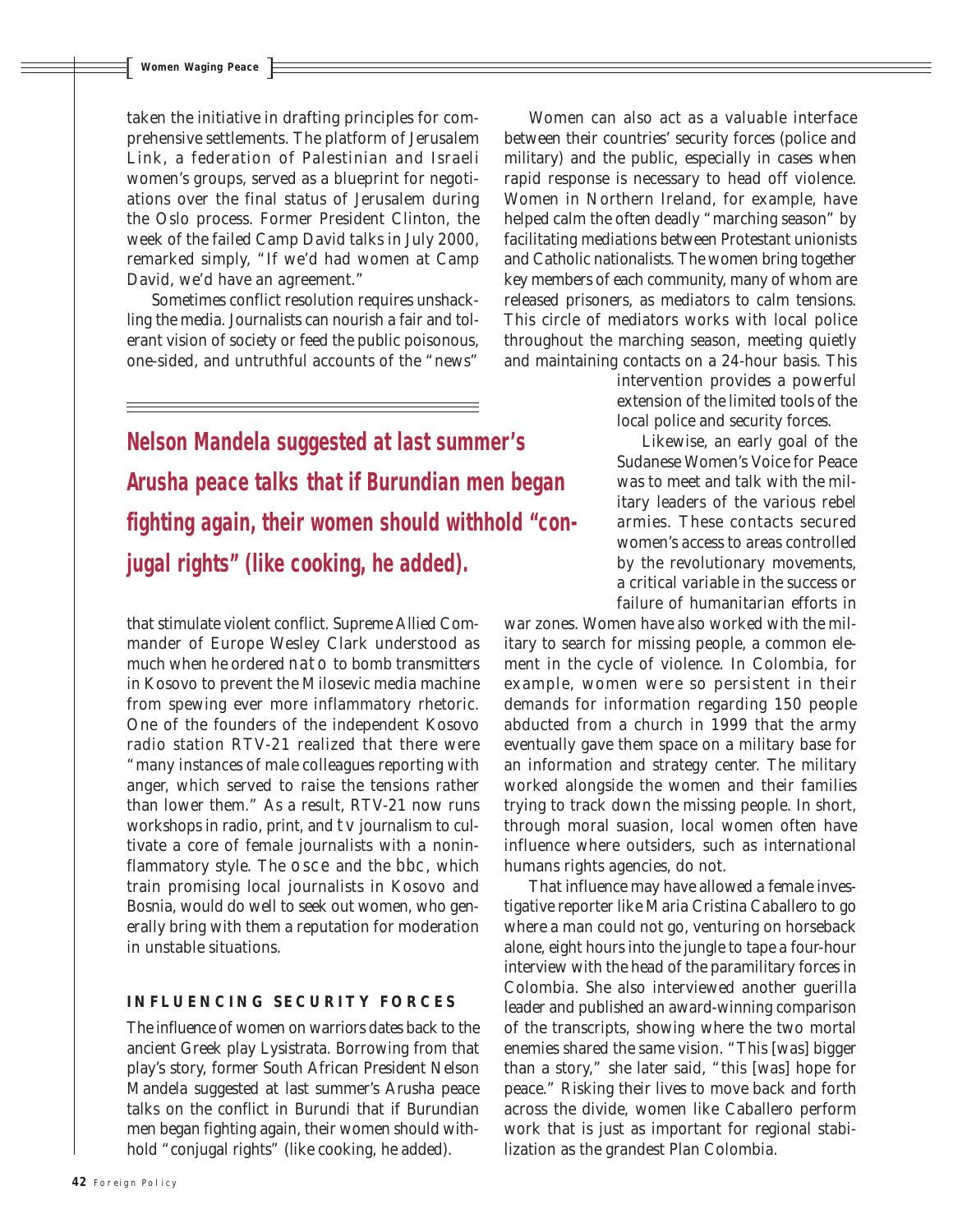#### **INTERNATIONAL COLLABORATION**

Given the nature of "inclusive" war, security forces are increasingly called upon to ensure the safe passage of humanitarian relief across conflict zones. Women serve as indispensable contacts between civilians, warring parties, and relief organizations. Without women's knowledge of the local scene, the mandate of the military to support ngos would often be severely hindered, if not impossible.

In rebel-controlled areas of Sudan, women have worked closely with humanitarian organizations to prevent food from being diverted from those who need it most. According to Catherine Loria Duku Jeremano of Oxfam: "The normal pattern was to hand out relief to the men, who were then expected to take it home to be distributed to their family. However, many of the men did what they pleased with the food they received: either selling it directly, often in exchange for alcohol, or giving food to the wives they favored." Sudanese women worked closely with tribal chiefs and relief organizations to establish a system allowing women to pick up the food for their families, despite contrary cultural norms.

In Pristina, Kosovo, Vjosa Dobruna, a pediatric

### **The Black and the Green**

Grass-roots women's organizations in Israel come in two colors: black and green. The Women in Black, founded in 1988, and the Women in Green, founded in 1993, could not be further apart on the political spectrum, but both claim the mantle of "womanhood" and "motherhood" in the ongoing struggle to end the Israeli-Palestinian conflict.

One month after the Palestinian intifada broke out in December 1988, a small group of women decided to meet every Friday afternoon at a busy Jerusalem intersection wearing all black and holding hand-shaped signs that read: "Stop the Occupation." The weekly gatherings continued and soon spread across Israel to Europe, the United States, and then to Asia.

While the movement was originally dedicated to achieving peace in the Middle East, other groups soon protested against repression in the Balkans and India. For these activists, their status as women lends them a special authority when it comes to demanding peace.

In the words of the Asian Women's Human Rights Council: "We are the Women in Black…women, unmasking the many horrific faces of more public 'legitimate' forms of violence—state repression, communalism, ethnic cleansing, nationalism, and wars...."

Today, the Women in Black in Israel continue their nonviolent opposition to the occupation in cooperation with the umbrella group Coalition of Women for a Just Peace. They have been demonstrating against the closures of various Palestinian cities, arguing that the blockades prevent pregnant women from accessing healthcare services and keep students from attending school. The group also calls for the full participation of women in peace negotiations.

While the Women in Black stood in silent protest worldwide, a group of "grandmothers, mothers, wives, and daughters; housewives and professionals; secular and religious" formed the far-right Women in Green in 1993 out of "a shared love, devotion and concern for Israel." Known for the signature green

hats they wear at rallies, the Women in Green emerged as a protest to the Oslo accords on the grounds that Israel made too many concessions to Yasir Arafat's Palestinian Liberation Organization. The group opposes returning the Golan Heights to Syria, sharing sovereignty over Jerusalem with the Palestinians, and insists that "Israel remain a Jewish state."

The Women in Green boast some 15,000 members in Israel, and while they have not garnered the global support of the Women in Black, 15,000 Americans have joined their cause. An ardent supporter of Israeli Prime Minister Ariel Sharon, the group seeks to educate the Israeli electorate through weekly street theater and public demonstrations, as well as articles, posters, and newspaper advertisements.

While the groups' messages and methods diverge, their existence and influence demonstrate that women can mobilize support for political change—no matter what color they wear.

*–FP*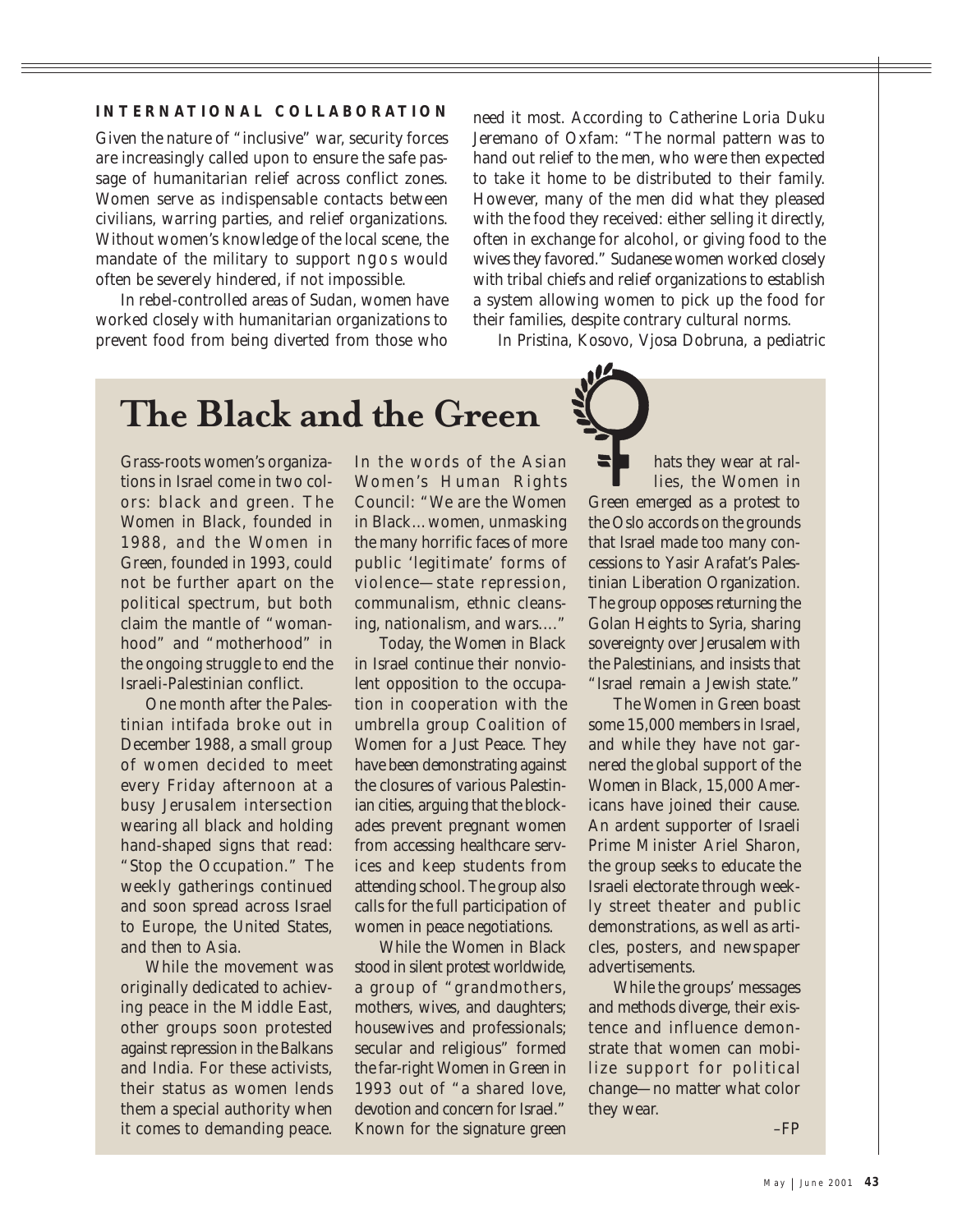## **A Woman's Place Is in the Home...**

**Top: Rebel leaders of the Revolutionary Armed Forces of Colombia shake hands with peace negotiator and former Foreign Minister María Emma Mejía. Below, left to right: A female member of the Swedish Infantry Battalion, which is a part of the United Nations peacekeeping force in Cyprus; Nobel Peace Prize winner Mairead Maguire of Northern Ireland meets with Palestinians. Bottom: North and South Korean delegations hold peace talks.**







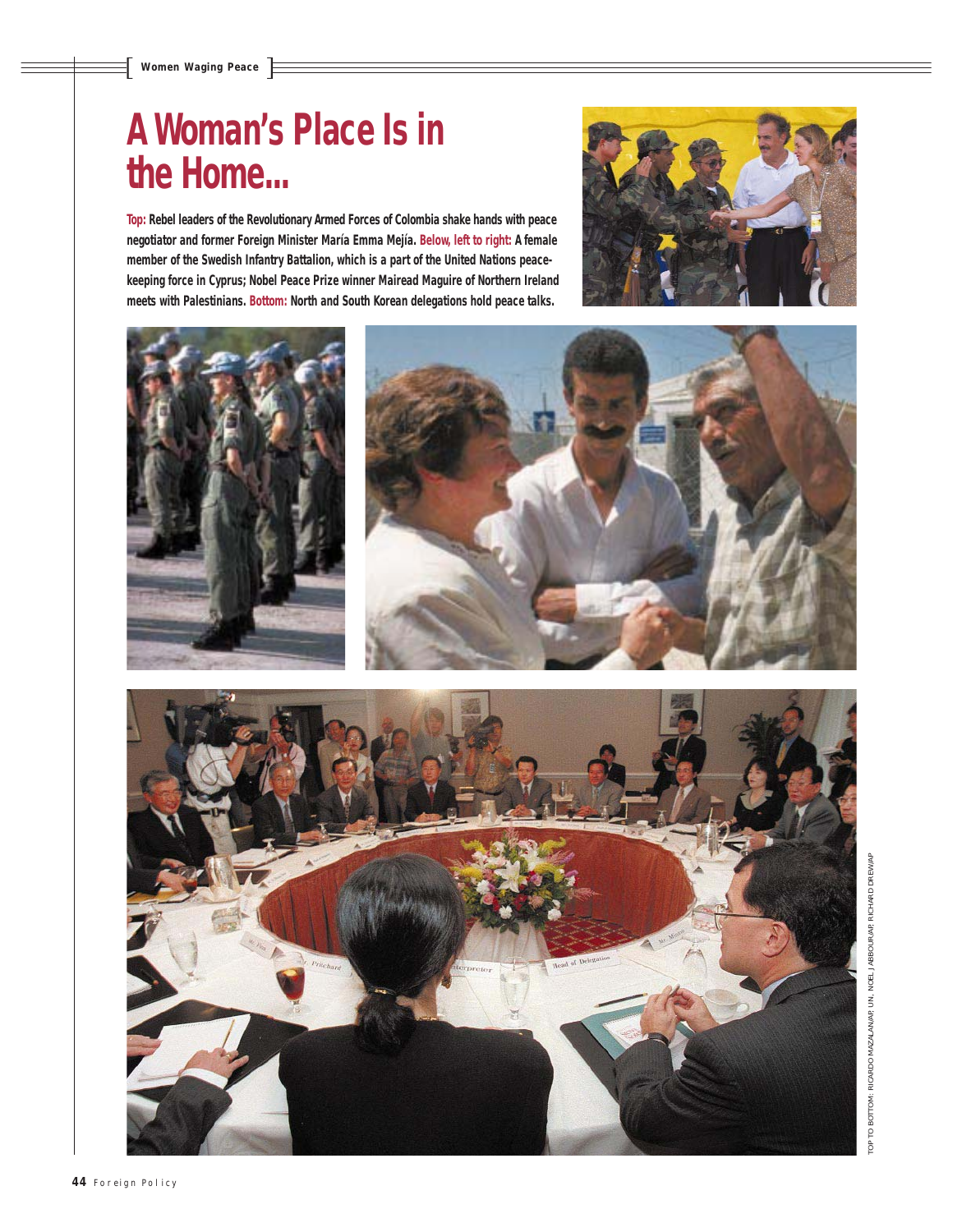neurologist and human rights leader, is now the joint administrator for civil society for the U.N. Interim Administration Mission in Kosovo (unmik). In September 2000, at the request of nato, she organized a multiethnic strategic planning session to integrate women throughout unmik. Before that gathering, women who had played very significant roles in their communities felt shunned by the international organizations that descended on Kosovo following the bombing campaign. Vjosa's conference pulled them back into the mainstream, bringing international play-

ers into the conference to hear from local women what stabilizing measures they were planning, rather than the other way around. There, as in Bosnia, the osce has created a quota system for elected office, mandating that women comprise one third of each party's candidate list; leaders like Vjosa helped turn that policy into reality.

In addition to helping aid organizations find better ways to distribute

relief or helping the U.N. and osce implement their ambitious mandates, women also work closely with them to locate and exchange prisoners of war. As the peace processes in Northern Ireland, Bosnia, and the Middle East illustrate, a deadlock on the exchange and release of prisoners can be a major obstacle to achieving a final settlement. Women activists in Armenia and Azerbaijan have worked closely with the International Helsinki Citizens Assembly and the osce for the release of hostages in the disputed region of Nagorno-Karabakh, where tens of thousands of people have been killed. In fact, these women's knowledge of the local players and the situation on the ground would make them indispensable in peace negotiations to end this 13-year-old conflict.

#### **REACHING FOR POLITICAL OFFICE**

In 1977, women organizers in Northern Ireland won the Nobel Peace Prize for their nonsectarian public demonstrations. Two decades later, Northern Irish women are showing how diligently women must still work not only to ensure a place at the negotiating table but also to sustain peace by reaching critical mass in political office. In 1996, peace activists Monica McWilliams (now a member of the Northern Ireland Assembly) and May Blood (now a member of the House of Lords) were told that only leaders of the top 10 political parties—all men—would be included in the peace talks.

With only six weeks to organize, McWilliams and Blood gathered 10,000 signatures to create a new political party (the Northern Ireland Women's Coalition, or niwc) and got themselves on the ballot. They were voted into the top 10 and earned a place at the table.

The niwc's efforts paid off. The women drafted key clauses of the Good Friday Agreement regarding the importance of mixed housing, the particular difficulties of young people, and the need for resources to address these problems. The niwc also lobbied for the early release and reintegration of political pris-

**The grass-roots, get-out-the-vote work of Vox Femina convinced hesitant Yugoslav women to vote for change; those votes contributed to the margin that ousted President Slobodan Milosevic.**

> oners in order to combat social exclusion and pushed for a comprehensive review of the police service so that all members of society would accept it. Clearly, the women's prior work with individuals and families affected by "the Troubles" enabled them to formulate such salient contributions to the agreement. In the subsequent public referendum on the Good Friday Agreement, Mo Mowlam, then British secretary of state for Northern Ireland, attributed the overwhelming success of the yes Campaign to the niwc's persistent canvassing and lobbying.

> Women in the former Yugoslavia are also stepping forward to wrest the reins of political control from extremists (including women, such as ultranationalist Bosnian Serb President Biljana Plavsic) who destroyed their country. Last December, Zorica Trifunovic, founding member of the local Women in Black (an antiwar group formed in Belgrade in October 1991), led a meeting that united 90 women leaders of pro-democracy political campaigns across the former Yugoslavia. According to polling by the National Democratic Institute, the grass-roots, getout-the-vote work of groups such as Vox Femina (a local ngo that participated in the December meeting) convinced hesitant women to vote for change; those votes contributed to the margin that ousted President Slobodan Milosevic.

> Argentina provides another example of women making the transition from protesters to politicians: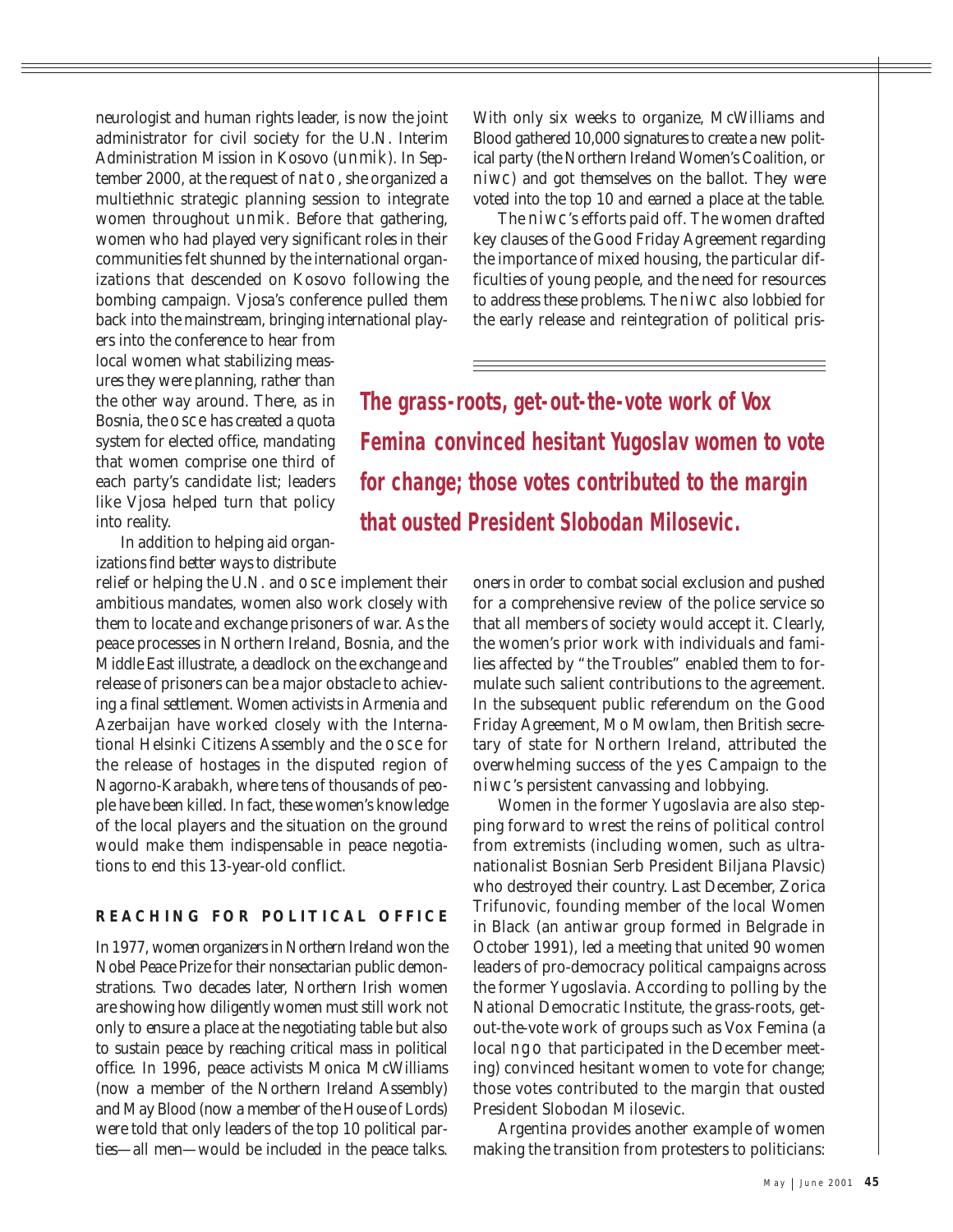Several leaders of the Madres de la Plaza de Mayo movement, formed in the 1970s to protest the "disappearances" of their children at the hands of the military regime, have now been elected to political office. And in Russia, the Committee of Soldiers' Mothers—a protest group founded in 1989 demanding their sons' rights amidst cruel conditions in the Russian military—has grown into a powerful organization with 300 chapters and official political status. In January, U.S. Ambassador to Moscow Jim

**International security forces and diplomats will find no better allies than these mobilized mothers, who are tackling the toughest, most hardened hostilities.**

Collins described the committee as a significant factor in countering the most aggressive voices promoting military force in Chechnya. Similar mothers' groups have sprung up across the former Soviet Union and beyond—including the Mothers of Tiananmen Square. International security forces and diplomats will find no better allies than these mobilized mothers, who are tackling the toughest, most hardened hostilities.

#### **Y O U ' V E C O M E A L O N G WAY, M AY B E**

Common sense dictates that women should be central to peacemaking, where they can bring their experience in conflict resolution to bear. Yet, despite all of the instances where women have been able to play a role in peace negotiations, women remain relegated to the sidelines. Part of the problem is structural: Even though more and more women are legislators and soldiers, underrepresentation persists in the highest levels of political and military hierarchies. The presidents, prime ministers, party leaders, cabinet secretaries, and generals who typically negotiate peace settlements are overwhelmingly men. There is also a psychological barrier that precludes women from sitting in on negotiations: Waging war is still thought of as a "man's job," and as such, the task of stopping war often is delegated to men (although if we could begin to think about the process not in terms of stopping war but promoting peace, women would emerge as the more logical choice). But the key reason behind women's marginalization may be that everyone recognizes just how good women are at forging peace. A U.N. official once stated that, in Africa, women are often excluded from negotiating teams because the war leaders "are afraid the women will compromise" and give away too much.

Some encouraging signs of change, however, are emerging. Rwandan President Paul Kagame, dismayed at his difficulty in attracting international aid

> to his genocide-ravaged country, recently distinguished Rwanda from the prevailing image of brutality in central Africa by appointing three women to his negotiating team for the conflict in the Democratic Republic of the Congo. In an unusually healthy tit for tat, the Ugandans responded by immediately appointing a woman to their team. Will those women make a dif-

> ference? Negotiators sometimes

worry that having women participate in the discussion may change the tone of the meeting. They're right: A British participant in the Northern Ireland peace talks insightfully noted that when the parties became bogged down by abstract issues and past offenses, "the women would come and talk about their loved ones, their bereavement, their children and their hopes for the future." These deeply personal comments, rather than being a diversion, helped keep the talks focused. The women's experiences reminded the parties that security for all citizens was what really mattered.

The role of women as peacemakers can be expanded in many ways. Mediators can and should insist on gender balance among negotiators to ensure a peace plan that is workable at the community level. Cultural barriers can be overcome if high-level visitors require that a critical mass (usually one third) of the local interlocutors be women (and not simply present as wives). When drafting principles for negotiation, diplomats should determine whether women's groups have already agreed upon key conflict-bridging principles, and whether their approach can serve as a basis for general negotiations.

Moreover, to foster a larger pool of potential peacemakers, embassies in conflict areas should broaden their regular contact with local women leaders and sponsor women in training programs, both at home and abroad. Governments can also do their part by pro